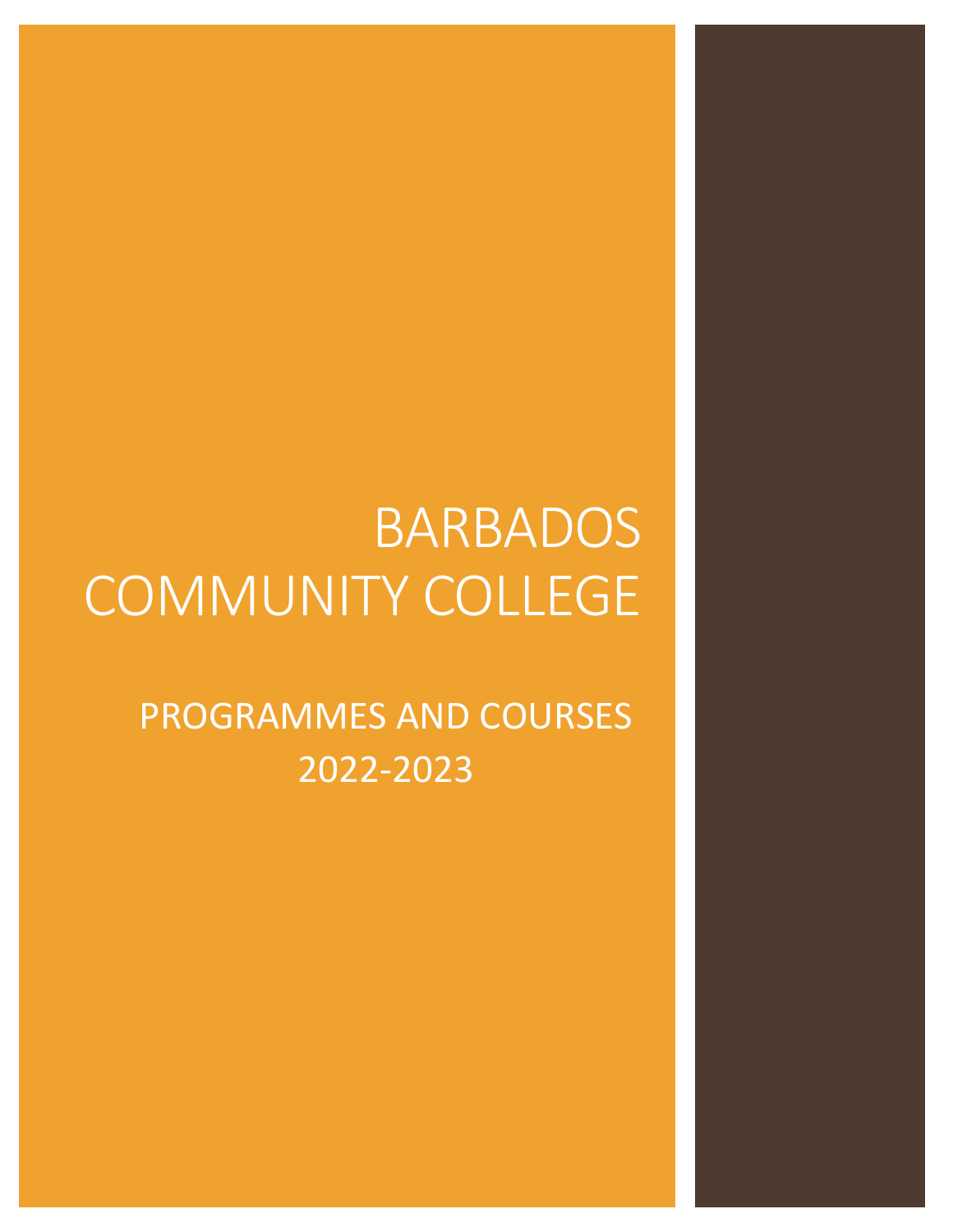| <b>POST-GRADUATE DEGREE DIPLOMAS</b> |                                                                |               |                 |
|--------------------------------------|----------------------------------------------------------------|---------------|-----------------|
| Programme ID                         | <b>Title</b>                                                   | <b>Status</b> | <b>Duration</b> |
| TAPP.DP.PT.BCC                       | Diploma in Education (Technical & Applied)                     | Part-time     | 1 Year          |
|                                      | <b>BACHELOR DEGREES</b>                                        |               |                 |
| <b>Programme ID</b>                  | <b>Title</b>                                                   | <b>Status</b> | <b>Duration</b> |
| FAEMN.BA.BCC                         | Bachelor of Fine Arts (Arts & Entertainment)                   | Full-time     | 4 Years         |
| PHED.BE.PT.BCC                       | Bachelor of Education (Physical Education) -<br>Upgrade        | Part-time     | 2 Years         |
| FNART.BFA.GD.BCC                     | Bachelor of Fine Arts (Graphic Design)                         | Full-time     | 3 Years         |
| FNART.BFA.SA.BCC                     | Bachelor of Fine Arts (Studio Art)                             | Full-time     | 3 Years         |
| CLSC.BSC.BCC                         | Bachelor of Science (Clinical Laboratory Science)              | Full-time     | 4 Years         |
| CLSC.BSC1.PT.BCC                     | Bachelor of Science (Clinical Laboratory Science) -<br>Upgrade | Part-time     | 2 Years         |
| NURS.BSC4.BCC                        | Bachelor of Science (General Nursing)                          | Full-time     | 4 Years         |
| NURS.BSC.PT.BCC                      | Bachelor of Science (General Nursing) - Upgrade                | Part-time     | 1 Year          |
| PHRM.BSC.BCC                         | Bachelor of Science (Pharmacy)                                 | Full-time     | 4 Years         |

#### **Bachelor of Science (Tourism & Hospitality Management)**

|                                          | Offered jointly with the University of the West Indies, this<br>programme is normally open to applicants who have |
|------------------------------------------|-------------------------------------------------------------------------------------------------------------------|
|                                          |                                                                                                                   |
| For further information contact the      | completed the Associate Degree programme in Culinary                                                              |
|                                          |                                                                                                                   |
| Hospitality Institute at 246-228-0900 or | Arts, Hotel Catering & Institutional Operations, Hospitality                                                      |
|                                          |                                                                                                                   |
| by email at pomarine@sunbeach.net        | Studies or Tourism & Travel with a minimum Grade Point                                                            |
|                                          |                                                                                                                   |
|                                          | Average of 2.75 or equivalent.                                                                                    |
|                                          |                                                                                                                   |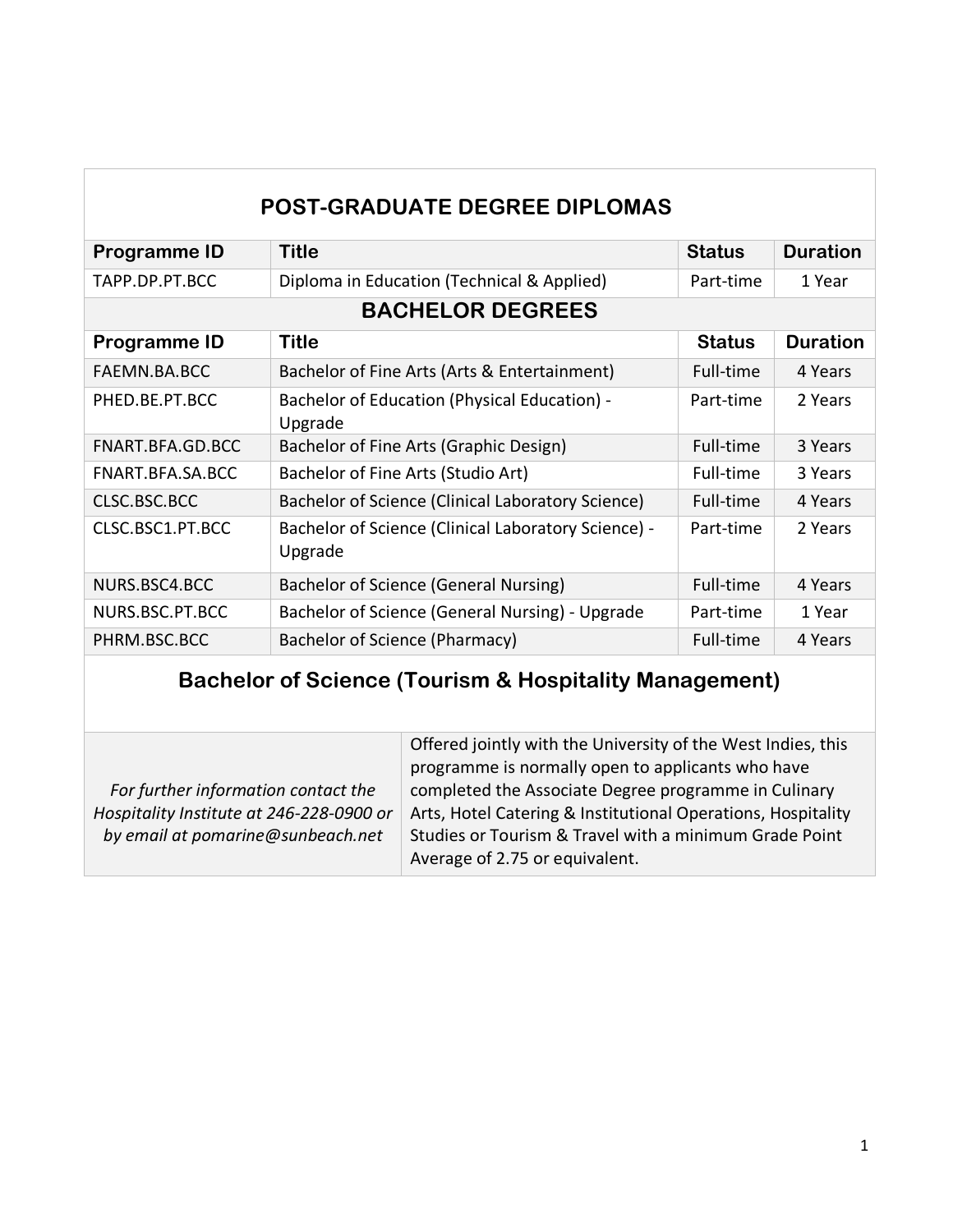### **POST-ASSOCIATE DEGREE DIPLOMAS**

| Programme ID | Title                               | <b>Status</b> | <b>Duration</b>        |
|--------------|-------------------------------------|---------------|------------------------|
| PNUR.DP.BCC  | <b>Psychiatric Nursing</b>          | Full-time     | 1 Year                 |
| PHAD.DP.BCC  | <b>Public Health Administration</b> | Part-time     | 2 Years &<br>2 Summers |

#### **ASSOCIATE DEGREE PROGRAMMES**

# **ASSOCIATE DEGREES IN APPLIED SCIENCE**

| <b>Programme ID</b> | <b>Title</b>                           | <b>Status</b> | <b>Duration</b>         |
|---------------------|----------------------------------------|---------------|-------------------------|
| AGRI.AAS.BCC        | Agriculture                            | Full-time     | 2 Years &<br>1 Semester |
| ARCH.AAS.BCC        | <b>Architectural Studies</b>           | Full-time     | 2 Years                 |
| <b>BCEG.AAS.BCC</b> | Building & Civil Engineering           | Full-time     | 2 Years                 |
| CMPS.AAS.BCC        | <b>Computer Studies</b>                | Full-time     | 2 Years                 |
| CMPS.PT.AAS.BCC     | <b>Computer Studies</b>                | Part-time     | 3 Years                 |
| <b>CULN.AAS.BCC</b> | <b>Culinary Arts</b>                   | Full-time     | 2 Years                 |
| ELEC.AAS.BCC        | <b>Electrical Engineering</b>          | Full-time     | 2 Years                 |
| ELEC.AAS.PT.BCC     | <b>Electrical Engineering</b>          | Part-time     | 3 Years                 |
| <b>ENHI.AAS.BCC</b> | <b>Environmental Health Inspection</b> | Full-time     | 2 Years                 |
| HOSP.AAS.BCC        | <b>Hospitality Studies</b>             | Full-time     | 2 Years                 |
| <b>MENG.AAS.BCC</b> | <b>Mechanical Engineering</b>          | Full-time     | 2 Years                 |
| MENG.AAS.PT.BCC     | <b>Mechanical Engineering</b>          | Part-time     | 3 Years                 |
| <b>TOUR.AAS.BCC</b> | <b>Tourism &amp; Travel</b>            | Full-time     | 2 Years                 |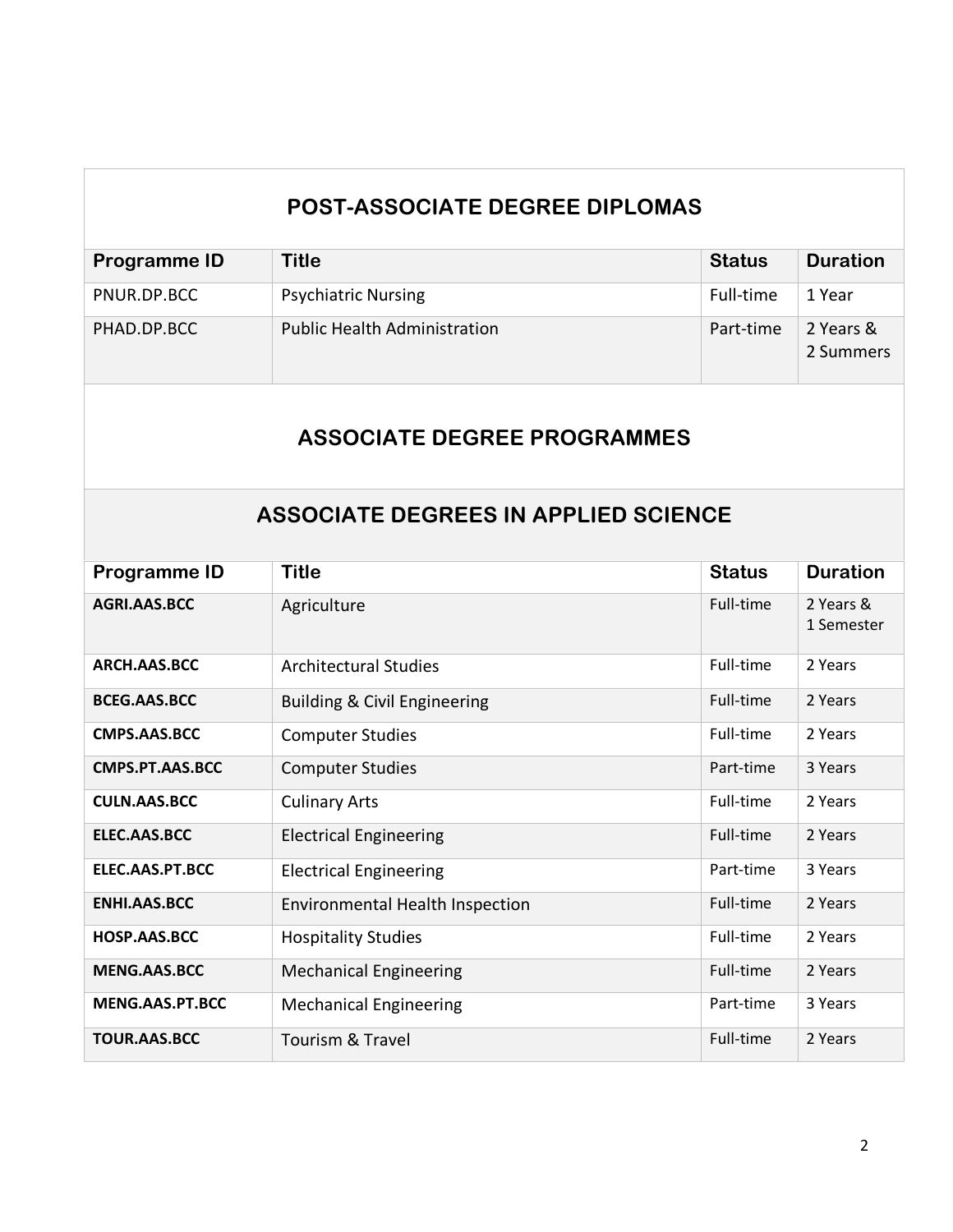| <b>ASSOCIATE DEGREES IN APPLIED ARTS</b> |                                               |                 |                 |
|------------------------------------------|-----------------------------------------------|-----------------|-----------------|
| <b>Programme ID</b>                      | <b>Title</b>                                  | <b>Status</b>   | <b>Duration</b> |
| BUSN.AAA.BCC                             | <b>Business Studies</b>                       | Full-time       | 2 Years         |
| BUSN.AAA.PT.BCC                          | <b>Business Studies</b>                       | Part-time       | 3 Years         |
| DANC.AAA.BCC                             | Dance                                         | Full-time       | 2 Years         |
| FBT.GBT.AAA.BCC                          | French & German for Business & Tourism        | Full-time       | 2 Years         |
| FBT.IBT.AAA.BCC                          | French & Italian for Business & Tourism       | Full-time       | 2 Years         |
| FBT.SBT.AAA.BCC                          | French & Spanish for Business & Tourism       | Full-time       | 2 Years         |
| GBT.IBT.AAA.BCC                          | German & Italian for Business & Tourism       | Full-time       | 2 Years         |
| GBT.SBT.AAA.BCC                          | German & Spanish for Business & Tourism       | Full-time       | 2 Years         |
| IBT.SBT.AAA.BCC                          | Italian & Spanish for Business & Tourism      | Full-time       | 2 Years         |
| MCOM.AAA.BCC                             | <b>Mass Communication</b>                     | Full-time       | 2 Years         |
| MUSC.AAA.BCC                             | Music                                         | Full-time       | 2 Years         |
| OADM.AAA.BCC                             | <b>Office Administration &amp; Management</b> | Full-time       | 2 Years         |
| OADM.AAA.PT.BCC                          | <b>Office Administration &amp; Management</b> | Part-time       | 3 Years         |
| PARA.AAA.PT.BCC                          | <b>Paralegal Studies</b>                      | Part-time       | 3 Years         |
| PCUR.AAA.PT.BCC                          | Procurement                                   | Part-time       | 3 Years         |
| PSYC.AAA.PT.BCC                          | Psychology                                    | Part-time       | 3 Years         |
| SOWK.AAA.PT.BCC                          | Social Work                                   | Part-time       | 3 Years         |
| SPRT.AAA.PT.BCC                          | <b>Sport Management</b>                       | Day-<br>Release | 3 Years         |
| THEA.AAA.BCC                             | <b>Theatre Arts</b>                           | Full-time       | 2 Years         |
| VART.AAA.BCC                             | <b>Visual Arts</b>                            | Full-time       | 2 Years         |

Г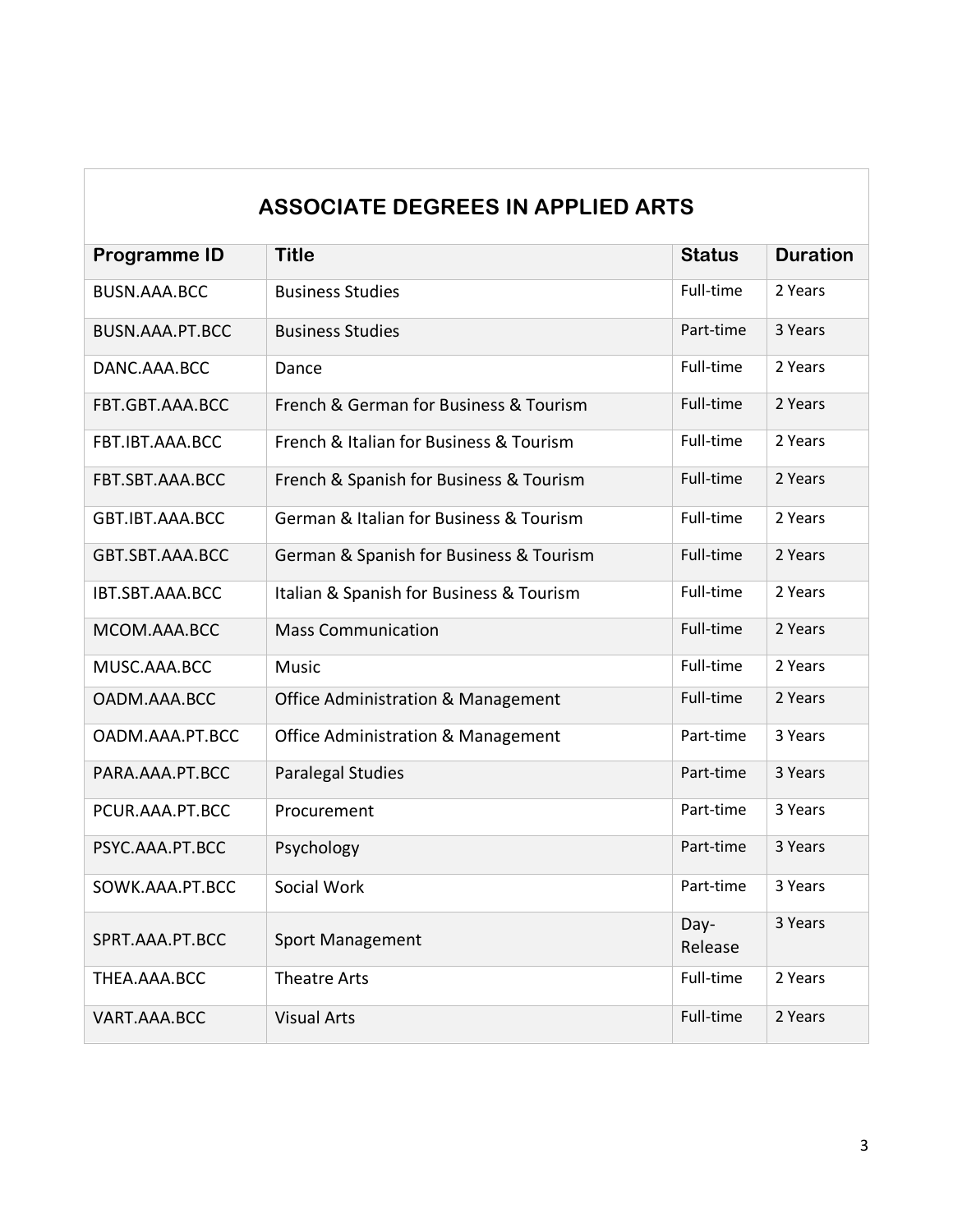# **ASSOCIATE DEGREE MAJORS**

### **ASSOCIATE DEGREES IN ARTS**

| Programme ID         | <b>Title</b>                                                                              | <b>Status</b> | <b>Duration</b> |
|----------------------|-------------------------------------------------------------------------------------------|---------------|-----------------|
| ACC.ECO.AA.BCC       | Accounting, Economics                                                                     | Full-time     | 2 Years         |
| ACC.ECO.LAW.AA.BCC   | Accounting, Economics, Law                                                                | Full-time     | 2 Years         |
| ACC.ECO.MGMT.AA.BCC  | Accounting, Economics, Management                                                         | Full-time     | 2 Years         |
| ACC.ECO.MKTG.AA.BCC  | Accounting, Economics, Marketing                                                          | Full-time     | 2 Years         |
| ACC.LAW.AA.BCC       | Accounting, Law                                                                           | Full-time     | 2 Years         |
| ACC.MGMT.AA.BCC      | Accounting, Management                                                                    | Full-time     | 2 Years         |
| ACC.MGMT.PT.BCC      | Accounting, Management                                                                    | Part-time     | 3 Years         |
| ACC.MGMT.MKTG.AA.BCC | Accounting, Management, Marketing                                                         | Full-time     | 2 Years         |
| ACC.MKTG.AA.BCC      | Accounting, Marketing                                                                     | Full-time     | 2 Years         |
| ACC.MKTG.SOC.AA.BCC  | Accounting, Marketing, Sociology                                                          | Full-time     | 2 Years         |
| ECO.MGMT.AA.BCC      | Economics, Management                                                                     | Full-time     | 2 Years         |
| ECO.MGMT.MKTG.AA.BCC | Economics, Management, Marketing                                                          | Full-time     | 2 Years         |
| ENG.FBT.AA.BCC       | Literatures in English, French for Business &<br>Tourism                                  | Full-time     | 2 Years         |
| ENG.GBT.AA.BCC       | Literatures in English, German for Business &<br>Tourism                                  | Full-time     | 2 Years         |
| ENG.HIS.AA.BCC       | Literatures in English, History                                                           | Full-time     | 2 Years         |
| ENG.IBT.AA.BCC       | Literatures in English, Italian for Business &<br>Tourism                                 | Full-time     | 2 Years         |
| ENG.LAW.AA.BCC       | Literatures in English, Law                                                               | Full-time     | 2 Years         |
| ENG.IBT.SBT.AA.BCC   | Literatures in English, Italian for Business &<br>Tourism, Spanish for Business & Tourism | Full-time     | 2 Years         |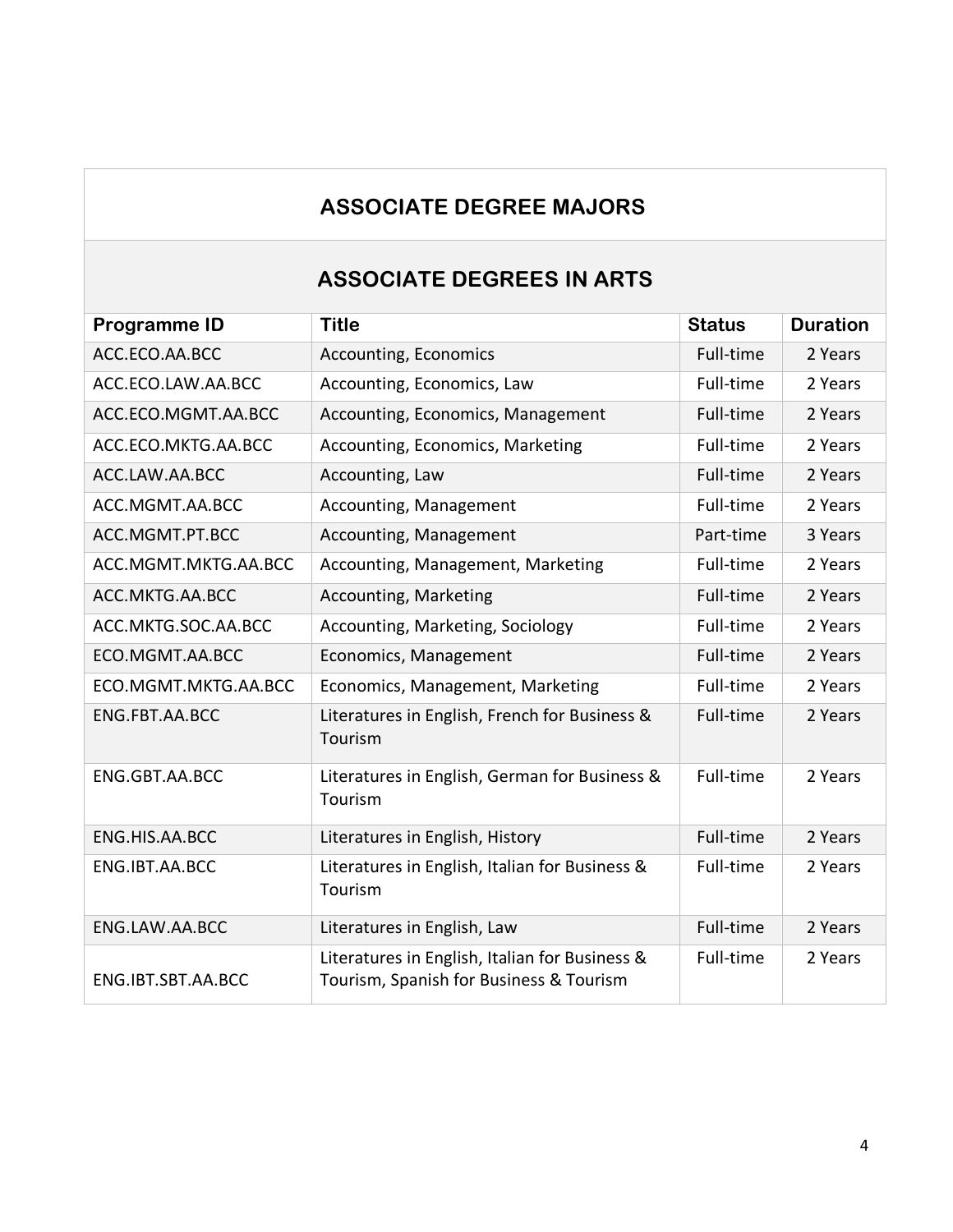| <b>ASSOCIATE DEGREES IN ARTS Continued</b> |                                                                                           |               |                 |
|--------------------------------------------|-------------------------------------------------------------------------------------------|---------------|-----------------|
| <b>Programme ID</b>                        | <b>Title</b>                                                                              | <b>Status</b> | <b>Duration</b> |
| ENG.SBT.AA.BCC                             | Literatures in English, Spanish for Business<br>& Tourism                                 | Full-time     | 2 Years         |
| FBT.GOV.AA.BCC                             | French for Business & Tourism,<br><b>Government &amp; Political Studies</b>               | Full-time     | 2 Years         |
| FBT.HIS.AA.BCC                             | French for Business & Tourism, History                                                    | Full-time     | 2 Years         |
| FBT.HIS.SBT.AA.BCC                         | French for Business & Tourism, History,<br>Spanish for Business & Tourism                 | Full-time     | 2 Years         |
| FBT.SOC.AA.BCC                             | French for Business & Tourism, Sociology                                                  | Full-time     | 2 Years         |
| FWT.SWT.AA.BCC                             | French & Spanish with Themes                                                              | Full-time     | 2 Years         |
| GOV.HIS.AA.BCC                             | Government & Political Studies, History<br>Full-time                                      |               | 2 Years         |
| GOV.HIS.LAW.AA.BCC                         | Government & Political Studies, History, Law                                              | Full-time     | 2 Years         |
| GOV.HIS.SOC.AA.BCC                         | Government & Political Studies, History,<br>Sociology                                     | Full-time     | 2 Years         |
| GOV.LAW.AA.BCC                             | Government & Political Studies, Law                                                       |               | 2 Years         |
| FBT.SOC.AA.BCC                             | French for Business & Tourism, Sociology                                                  | Full-time     | 2 Years         |
| GOV.LAW.SOC.AA.BCC                         | Government & Political Studies, Law, Sociology                                            | Full-time     | 2 Years         |
| GOV.SBT.AA.BCC                             | Government & Political Studies, Spanish for<br>Full-time<br><b>Business &amp; Tourism</b> |               | 2 Years         |
| GOV.SOC.AA.BCC                             | Government & Political Studies, Sociology                                                 | Full-time     | 2 Years         |
| HIS.LAW.AA.BCC                             | History, Law                                                                              | Full-time     | 2 Years         |
| HIS.SOC.AA.BCC                             | History, Sociology                                                                        | Full-time     | 2 Years         |
| LAW.MKTG.AA.BCC                            | Law, Marketing                                                                            | Full-time     | 2 Years         |
| LAW.SOC.AA.BCC                             | Law, Sociology                                                                            | Full-time     | 2 Years         |
| MGMT.MKTG.AA.BCC                           | Management, Marketing                                                                     | Full-time     | 2 Years         |
| SOC.SBT.AA.BCC                             | Sociology, Spanish for Business & Tourism<br>Full-time                                    |               | 2 Years         |

Г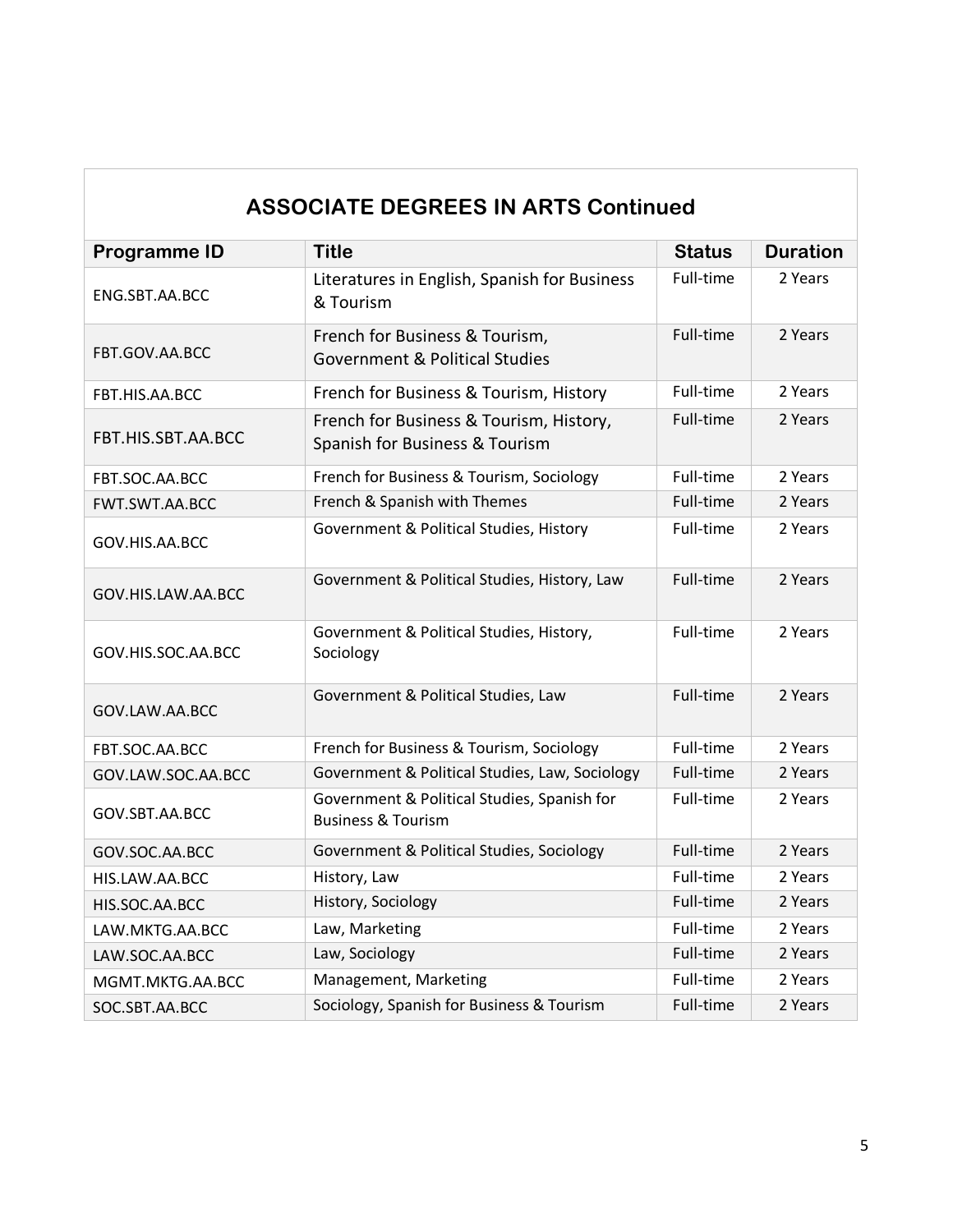# **ASSOCIATE DEGREES IN SCIENCE Programme ID Title Title Title Status Duration BIO.CHM.AS.BCC** Biology, Chemistry **Example 2** Years Pull-time 2 Years **BIO.CHM.EVS.AS.BCC** Biology, Chemistry, Environmental Science Full-time 2 Years **BIO.CHM.MTH.AS.BCC** Biology, Chemistry, Mathematics Full-time 2 Years **BIO.CHM.PHS.AS.BCC** Biology, Chemistry, Physics Full-time 2 Years **BIO.EVS.AS.BCC** Biology, Environmental Science Full-time 2 Years **BIO.IT.AS.BCC** Biology, Information Technology Full-time 2 Years **BIO.MTH.AS.BCC** Biology, Mathematics **Example 2 Years** Full-time 2 Years **BIO.PHS.AS.BCC** Biology, Physics **Example 2 Years** Full-time 2 Years **BIO.MTH.PHS.AS.BCC** Biology, Mathematics, Physics Full-time 2 Years **CHM.EVS.AS.BCC** Chemistry, Environmental Science Full-time 2 Years **CHM.MTH.AS.BCC** Chemistry, Mathematics CHM.MTH.AS.BCC CHEMISTY, Mathematics CHEMISTY CHEMISTY **CHM.MTH.PHS.AS.BCC** Chemistry, Mathematics, Physics Full-time 2 Years

**CHM.PHS.AS.BCC** Chemistry, Physics Chemistry, Physics Full-time 2 Years

**EVS.MTH.AS.BCC** Environmental Science, Mathematics Full-time 2 Years

**EVS.MTH.PHS.AS.BCC** Environmental Science, Mathematics, Physics Full-time 2 Years

**IT.MTH.AS.BCC** Information Technology, Mathematics Full-time 2 Years

**IT.MTH.PHS.AS.BCC** Information Technology, Mathematics, Physics Full-time 2 Years

**MTH.PHS.AS.BCC** Mathematics, Physics **Full-time 2 Years**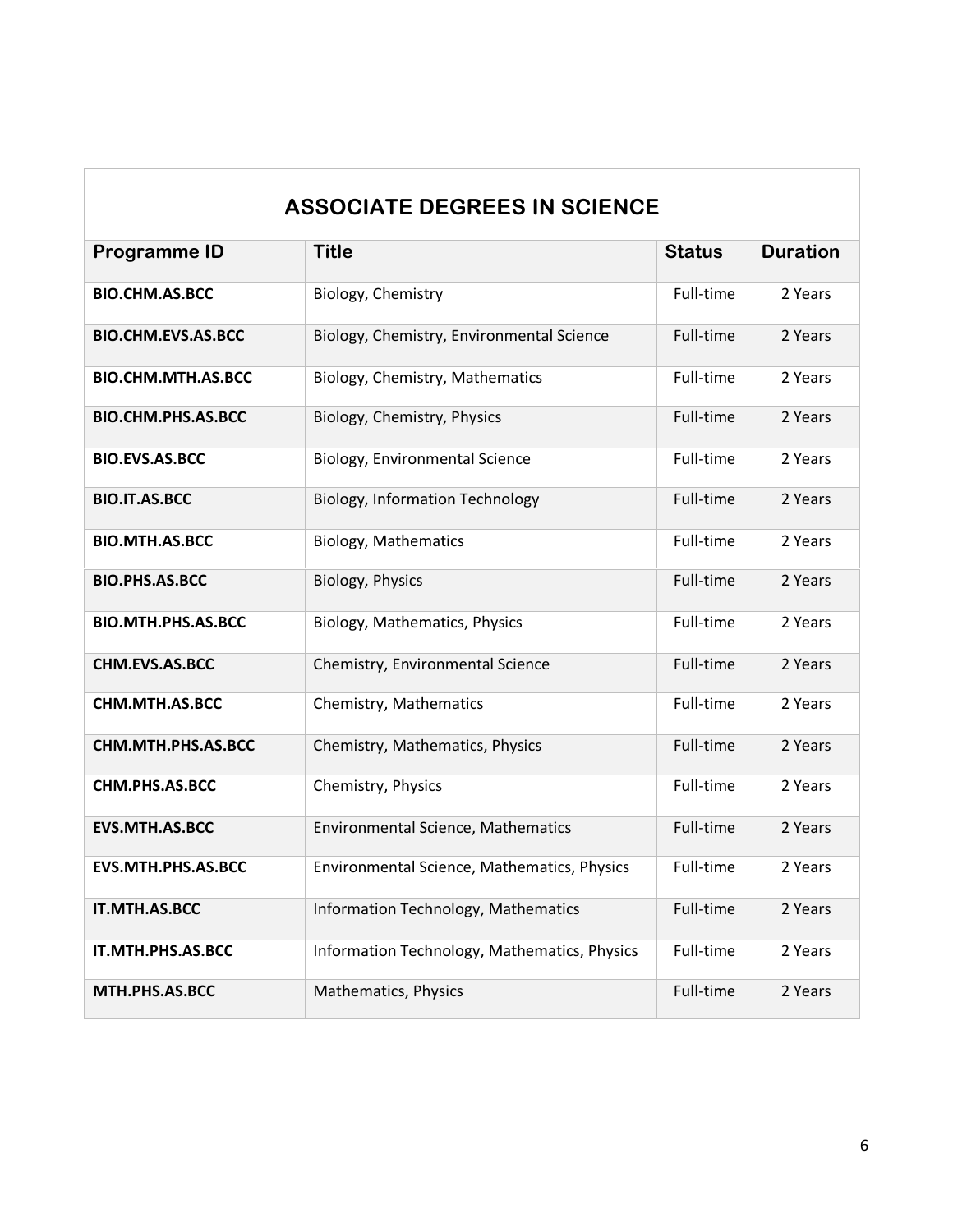# **ASSOCIATE DEGREES IN SCIENCE & ARTS**

| <b>Programme ID</b>        | <b>Title</b>                                              | <b>Status</b> | <b>Duration</b> |
|----------------------------|-----------------------------------------------------------|---------------|-----------------|
| ACC.ECO.IT.ASA.BCC         | Accounting, Economics, Information Technology             | Full-time     | 2 Years         |
| ACC.ECO.MTH.ASA.BCC        | Accounting, Economics, Mathematics                        | Full-time     | 2 Years         |
| ACC.IT.ASA.BCC             | Accounting, Information Technology                        | Full-time     | 2 Years         |
| ACC.IT.MGMT.ASA.BCC        | Accounting, Information Technology,<br>Management         | Full-time     | 2 Years         |
| ACC.IT.MKTG.ASA.BCC        | Accounting, Information Technology, Marketing             | Full-time     | 2 Years         |
| ACC.IT.MTH.ASA.BCC         | Accounting, Information Technology,<br><b>Mathematics</b> | Full-time     | 2 Years         |
| ACC.MKTG.MTH.ASA.BCC       | Accounting, Marketing, Mathematics                        | Full-time     | 2 Years         |
| <b>BIO.GEO.ASA.BCC</b>     | Biology, Geography                                        | Full-time     | 2 Years         |
| <b>BIO.MTH.PHS.ASA.BCC</b> | Biology, Mathematics, Physics                             | Full-time     | 2 Years         |
| ECO.MKTG.MTH.ASA.BCC       | Economics, Marketing, Mathematics                         | Full-time     | 2 Years         |
| <b>ECO.IT.MKTG.ASA.BCC</b> | Economics, Information Technology, Marketing              | Full-time     | 2 Years         |
| ECO.IT.MTH.ASA.BCC         | Economics, Information Technology,<br>Mathematics         | Full-time     | 2 Years         |
| <b>ECO.MTH.ASA.BCC</b>     | Economics, Mathematics                                    | Full-time     | 2 Years         |
| <b>EVS.GEO.ASA.BCC</b>     | Environmental Science, Geography                          | Full-time     | 2 Years         |
| <b>EVS.LAW.ASA.BCC</b>     | Environmental Science, Law                                | Full-time     | 2 Years         |
| EVS.SOC.ASA.BCC            | Environmental Science, Sociology                          | Full-time     | 2 Years         |
| <b>GEO.IT.ASA.BCC</b>      | Geography, Information Technology                         | Full-time     | 2 Years         |
| <b>GEO.IT.MTH.ASA.BCC</b>  | Geography, Information Technology,<br><b>Mathematics</b>  | Full-time     | 2 Years         |
| GEO.IT.SOC.ASA.BCC         | Geography, Information Technology, Sociology              | Full-time     | 2 Years         |
| GEO.MTH.PHS.ASA.BCC        | Geography, Mathematics, Physics                           | Full-time     | 2 Years         |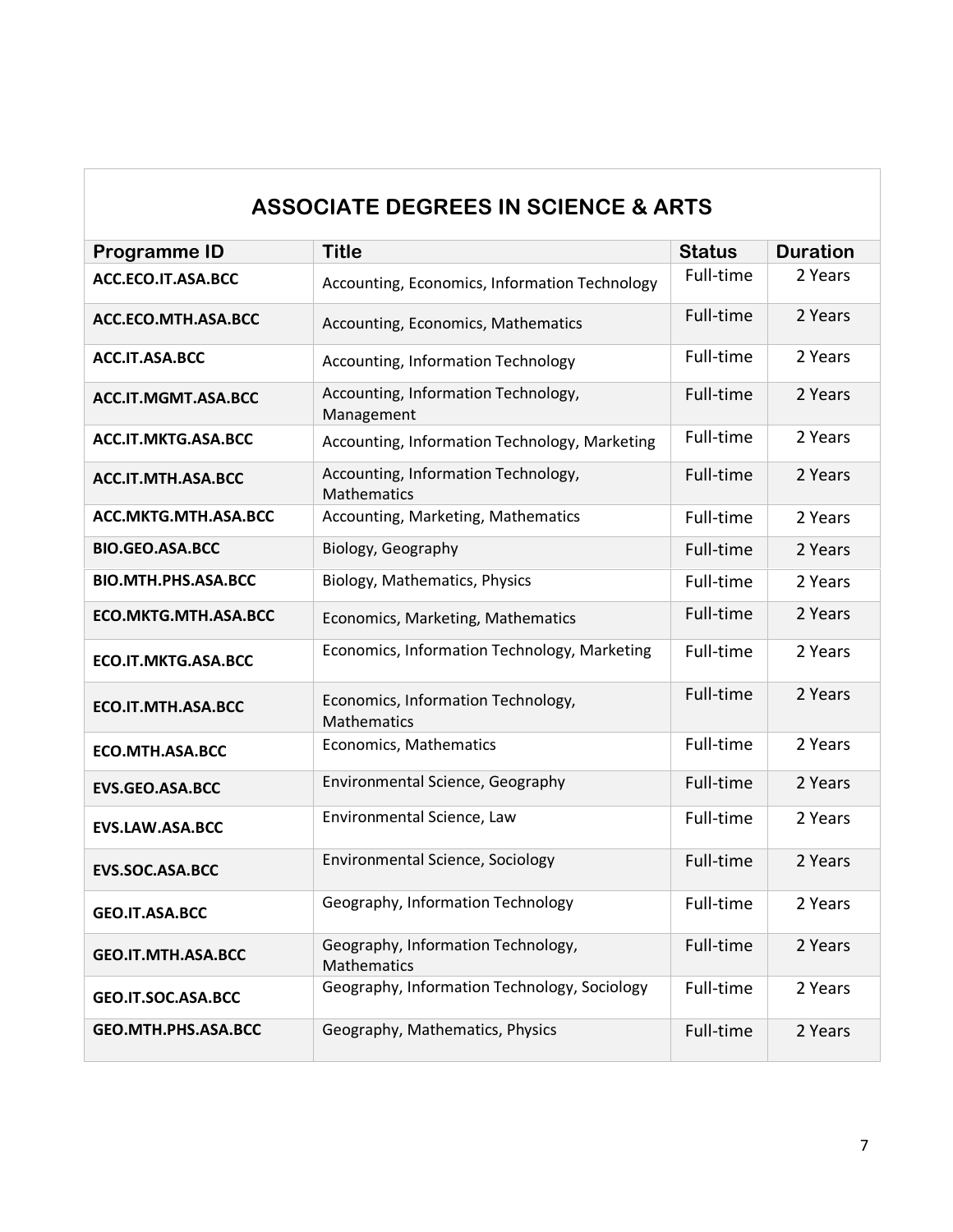| <b>ASSOCIATE DEGREES IN SCIENCE &amp; ARTS Continued</b> |                                                                        |               |                 |
|----------------------------------------------------------|------------------------------------------------------------------------|---------------|-----------------|
| <b>Programme ID</b>                                      | <b>Title</b>                                                           | <b>Status</b> | <b>Duration</b> |
| GEO.PHS.ASA.BCC                                          | Geography, Physics                                                     | Full-time     | 2 Years         |
| GOV.IT.ASA.BCC                                           | Government & Political Studies, Information<br>Technology              | Full-time     | 2 Years         |
| GOV.IT.MTH.ASA.BCC                                       | Government & Political Studies, Information<br>Technology, Mathematics | Full-time     | 2 Years         |
| <b>IT.MKTG.ASA.BCC</b>                                   | Information Technology, Marketing                                      | Full-time     | 2 Years         |
| <b>IT.SOC.ASA.BCC</b>                                    | Information Technology, Sociology                                      | Full-time     | 2 Years         |
| MKTG.MTH.ASA.BCC                                         | Marketing, Mathematics                                                 | Full-time     | 2 Years         |

# **BARBADOS COMMUNITY COLLEGE CERTIFICATES**

| <b>Programme ID</b>   | <b>Title</b>                                   | <b>Status</b> | <b>Duration</b> |
|-----------------------|------------------------------------------------|---------------|-----------------|
| <b>BTAL.CT.PT.BCC</b> | Certificate in Basic Tailoring                 | Part-time     | 1 Year          |
| FAAC.CT.PT.BCC        | Certificate in Fashion Accessories             | Part-time     | 1 Year          |
| FASH.CT.PT.BCC        | Certificate in Fashion                         | Part-time     | 1 Year          |
| <b>GNCT.CERT.BCC</b>  | <b>General Catering Certificate</b>            | Full-time     | 1 Year          |
| HMFR.CT.PT.BCC        | Certificate in Home Furnishings                | Part-time     | 1 Year          |
| <b>INFO.CT.BCC</b>    | Certificate in Information Technology          | Full-time     | 1 Year          |
| <b>INDS.CT.PT.BCC</b> | Certificate in Interior Design                 | Part-time     | 1 Year          |
| NRSA.CT.BCC           | <b>Nursing Assistant</b>                       | Full-time     | 1 Year          |
| NAUX.CT.BCC           | Full-time<br><b>Nursing Auxiliary</b>          |               | 6 months        |
| PHSC.CT.BCC           | Full-time<br><b>Pre-Health Sciences</b>        |               | 1 Year          |
| PVDI.CT.PT.BCC        | Photovoltaic Design & Installation Certificate | Part-time     | 1 Year          |
| ROBT.CT.PT.BCC        | <b>Introduction to Robotics</b>                | Part-time     | 1 Year          |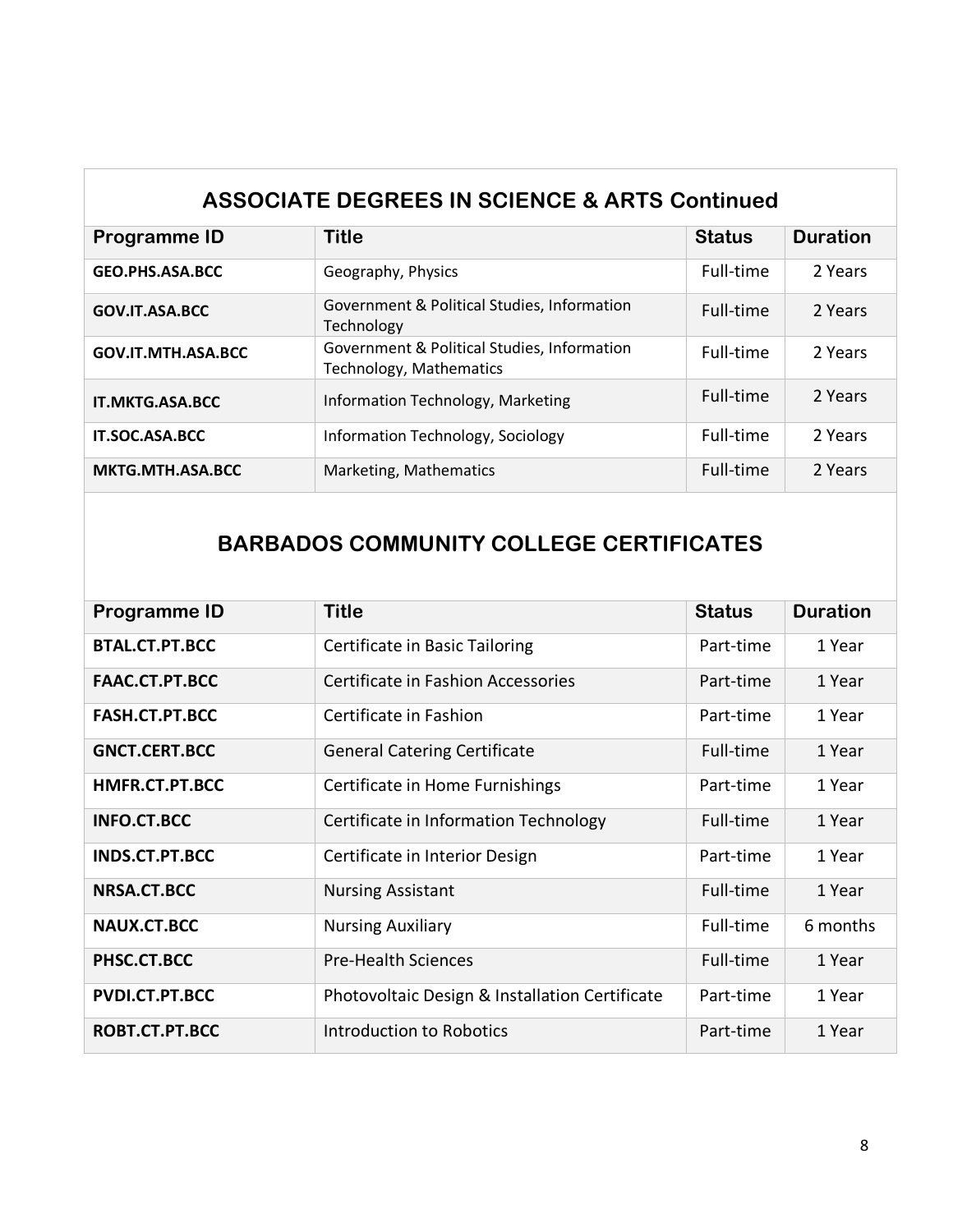**WERT.CT.PT.BCC** Certificate in Wearable Art Part-time 1 Year



# BARBADOS COMMUNITY COLLEGE **ADDITIONAL INFORMATION FOR APPLICANTS**

**2022-2023**

**Early Application Period: January 31, 2022 – March 30, 2022 Late Application Period: April 1, 2022 – May 31, 2022 Early Application Fee: \$10.00 Late Application Fee: \$60.00**

#### **ENTRY REQUIREMENTS**

#### **The minimum qualifications for entry to the Associate Degree are:**

- A. **Four (4)** passes at CSEC General Proficiency Level with Grades 1, 2 and 3 as of June 1998.
- B. **Four (4)** passes at GCE Ordinary Level with Grades A, B or C.
- C. **Any** qualifications considered by the college to be equivalent.

#### **N.B. English Language is compulsory.**

**The minimum qualifications for entry to the Bachelor Degree programmes are:** Five (5) passes at CSEC General Proficiency Level with Grades 1, 2 and 3 as of June 1998.

Persons whose native language is not English, should have a TOEFL score of 550.

Persons 25 years or older who do not possess the minimum qualifications may be admitted as Mature Students. This is subject to approval by the respective Division.

Applicants to **Clinical Laboratory Science** must be at least 17 years old while those applying for **General Nursing** must be at least 16 years old. Applicants applying to **Pharmacy** and **Psychology** must be at least 18 years old.

**Social Work –** Applicants must submit with their applications, a personal statement of not more than 600 words along with two written recommendations attesting to their suitability for the social work profession. Applicants must be at least 17 years old.

**Diploma in Education (Technical & Applied)** – Applicants must indicate their area of specialty (teaching) when applying.

**Dance/Theatre Arts/Music –** All applicants will be required to attend an audition**.**

**Certificate in Fashion** – All Applicants **MUST** submit 10 Fashion sketches and 3 garments when they attend the interview.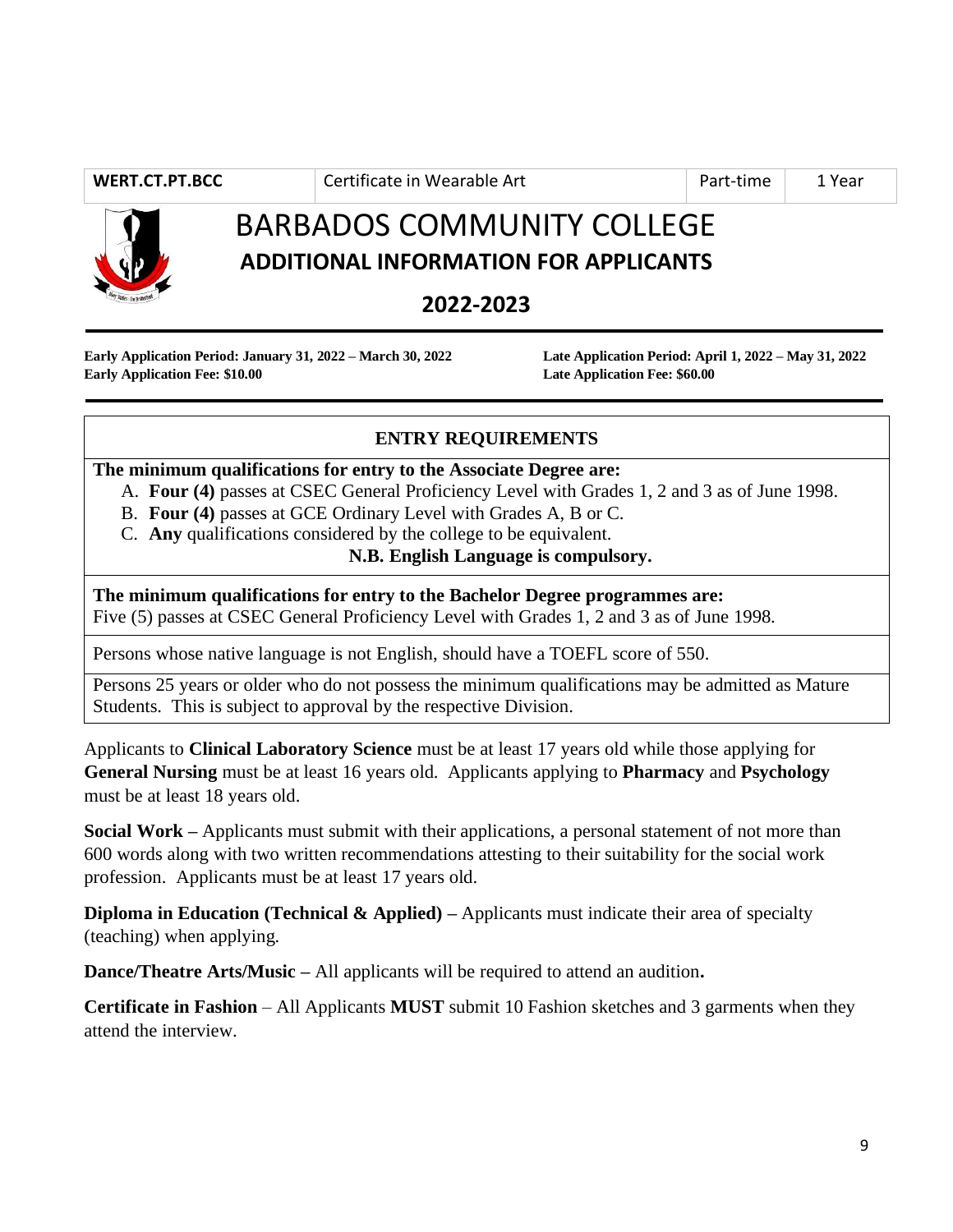**Mass Communication** – All Applicants must submit a 300-word essay outlining their interest in the field.

 **Visual Arts –** Persons applying for admission to this programme are required to complete a Portfolio consisting of the following projects:

- Using materials of your choice, visually interpret, in colour, one of the most interesting and memorable events of your life and then explain it in not less than one hundred (100) words on the reverse side of the paper.
- Use cut/torn paper to construct a collage representing a still life composition OR a landscape.
- Make a free-hand drawing of a part of a room, which includes at least three pieces of furniture or three objects. Draw this view as realistically as possible, placing emphasis on shading and proportion.
- Arrange two chairs in an interesting way, and then make a drawing of these chairs as accurately as you can. This drawing is to be done free-hand – you **must not** use a ruler to help you do the drawing.
- Select three objects and place them on a window-sill/ledge, or a table in front of a window where you can see both the objects and the view behind the objects.
- Make a drawing of your hand holding an object that has a special meaning to you.

**Each assignment must be completed on a separate sheet of 11 x 17 paper. Additional work should not be submitted.**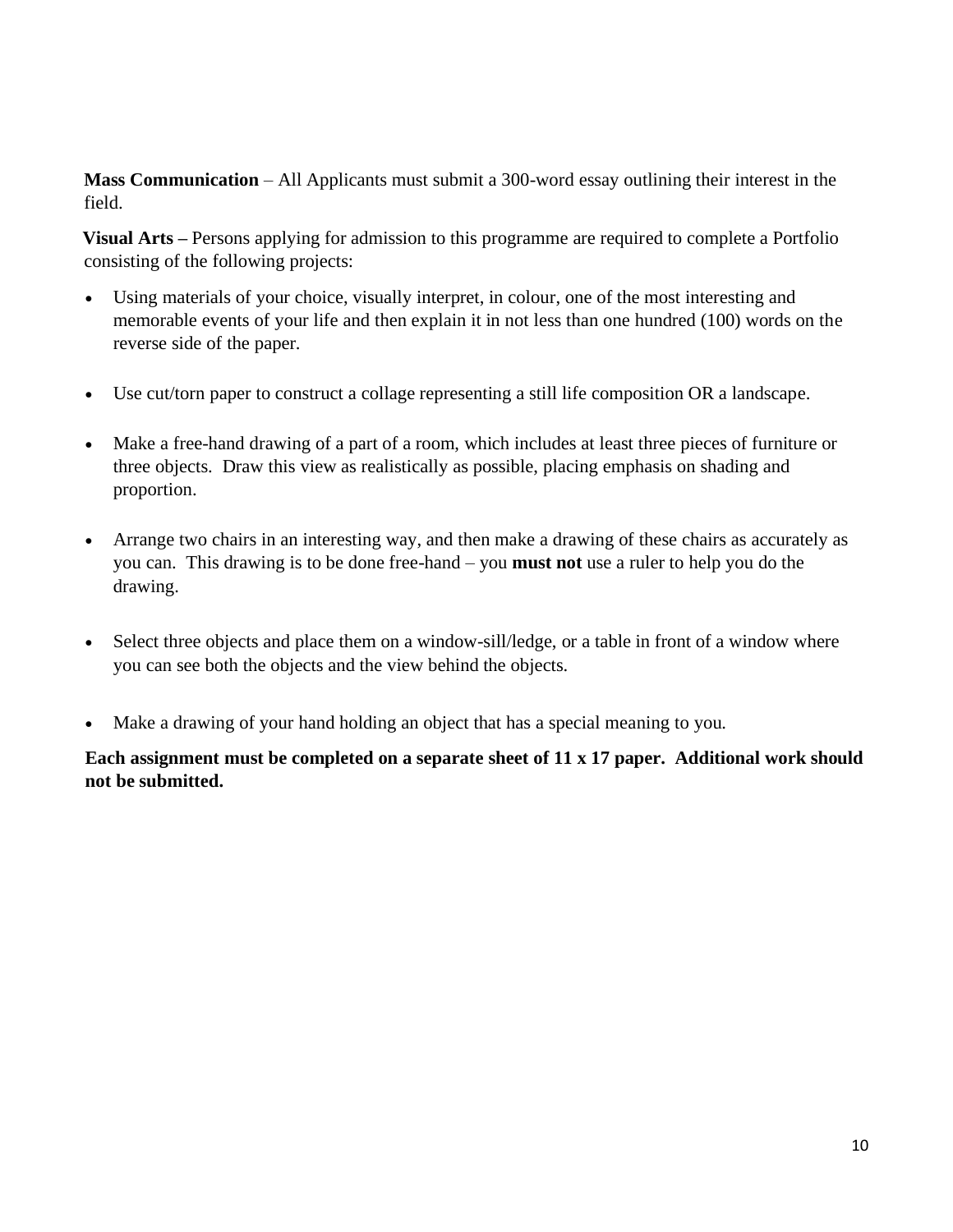**Architectural Studies –** Persons applying for admission to this programme are required to submit a portfolio to the Division of Technology on Friday, 8<sup>th</sup> July, 2022.

The portfolio should consist of the following two parts: *compulsory* **and** *open selection*.

#### **Compulsory**

- **A written submission** a maximum 400 word essay entitled, "My idea of architecture is... and I want to study architecture because…."
- **A graphic submission**-

1) A **hand-drawn** perspective of your favourite interior space. Describe in one paragraph why and what makes this your favourite space;

2) A **hand-drawn** perspective of a local building in its context. Including landscape, vehicles, trees, sky, and ground surface/treatment and your drawing must have at least one human figure for scale **and;**

3) Represent something moving in time. (Only include original works)

#### Open Selection

The portfolio should also contain five examples of artistic and design work. Your examples could be any of the following areas using any medium or technique that you believe to be most appropriate:

| Freehand sketches/drawings        | Still life drawing (show original image next to your sketch) |
|-----------------------------------|--------------------------------------------------------------|
| Photography                       | models / 3D work (ONLY show 3 photos of different views)     |
| Paintings                         | collages / montages                                          |
| sketch studies                    | graphic design                                               |
| sculptures (ONLY show 3 photos of | precedent studies / research projects (artists / architects) |
| different views)                  |                                                              |

#### **(ALL submissions must be no larger than 11" X 17" size paper).**

In order to make the ideas of the portfolio works clear, applicants should caption all pieces and include a one paragraph description of each piece at the back of the piece.

If a group collaborated on any of the samples included in the portfolio, please clearly indicate **what** you were instrumental in contributing.

The Architectural Studies selection committee strongly discourages the inclusion of technical/mechanical construction documents in the portfolio. It is very important that the portfolio contains work illustrating